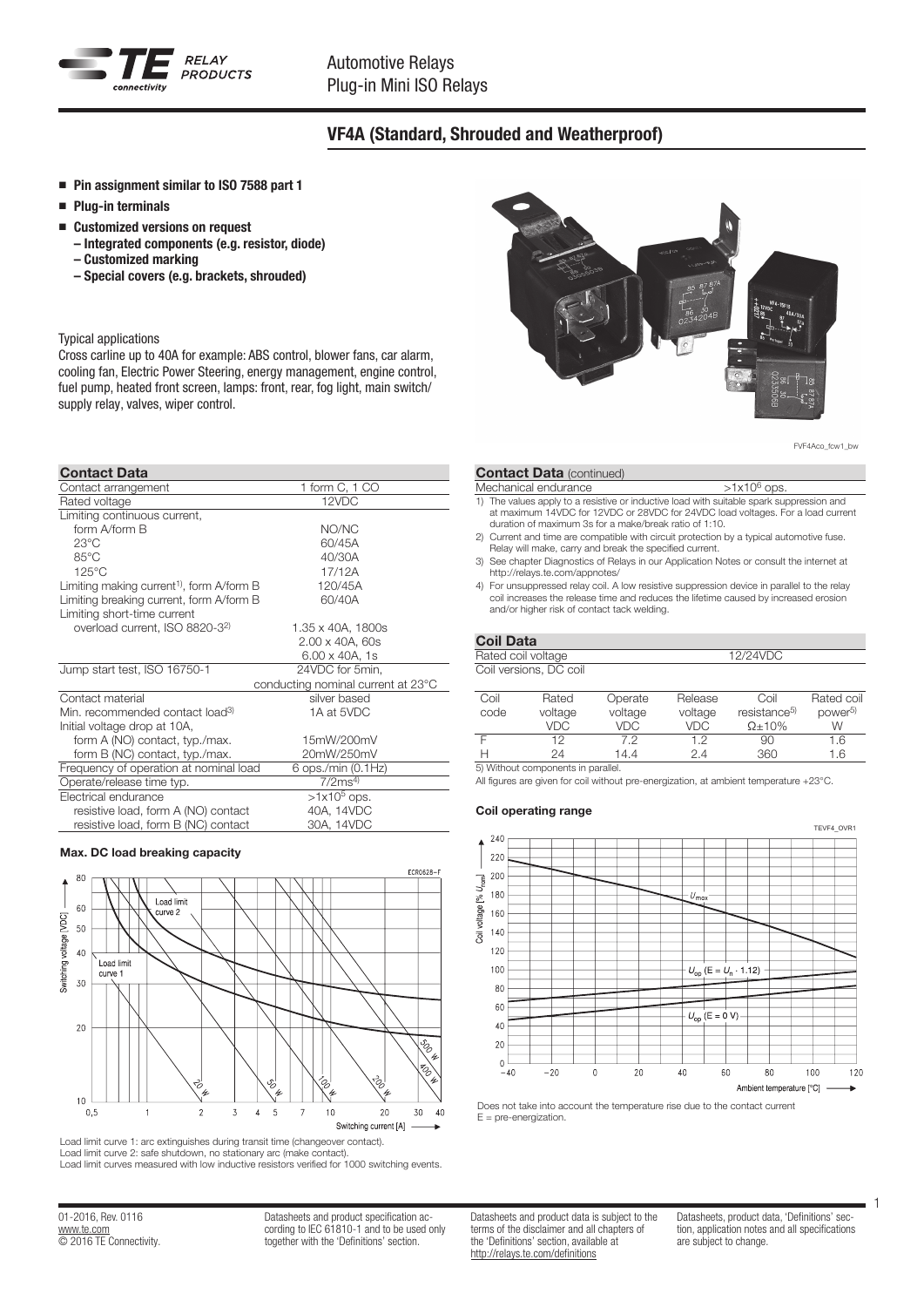

# VF4A (Standard, Shrouded and Weatherproof) (Continued)

| <b>Insulation Data</b>                     |                                     |
|--------------------------------------------|-------------------------------------|
| Initial dielectric strength                |                                     |
| between open contacts                      | $500V_{rms}$                        |
| between contact and coil                   | $500V_{rms}$                        |
| between adjacent contacts                  | 500V <sub>rms</sub>                 |
|                                            |                                     |
| <b>Other Data</b>                          |                                     |
| EU RoHS/ELV compliance                     | compliant                           |
| Protection to heat and fire according UL94 | UL94-HB or better                   |
| Ambient temperature                        | $-40$ to 125°C                      |
| Category of environmental protection,      |                                     |
| <b>IEC 61810</b>                           | RT I (dustproof),                   |
|                                            | RT III (sealed/sealed - shrouded)   |
| Degree of protection, IEC 60529            |                                     |
|                                            | IP54 (dustproof),                   |
|                                            | IP67 (sealed)                       |
|                                            | IP67 (sealed - shrouded),           |
|                                            | only with special connector         |
| Vibration resistance (functional)          |                                     |
| IEC 60068-2-6 (sine sweep)                 | 10 to 500Hz, min. 5g <sup>6</sup> ) |
| Shock resistance (functional)              |                                     |
| IEC 60068-2-27 (half sine)                 | 11ms, min. $20q^{6}$                |
| Drop test, free fall, IEC 60068-2-32       | 1m onto concrete                    |

| <b>Other Data (continued)</b><br>Terminal type | plug-in, QC                                                                             |  |  |  |  |  |
|------------------------------------------------|-----------------------------------------------------------------------------------------|--|--|--|--|--|
|                                                |                                                                                         |  |  |  |  |  |
| Cover retention                                |                                                                                         |  |  |  |  |  |
| axial force                                    | 150N                                                                                    |  |  |  |  |  |
| pull force                                     | 200N                                                                                    |  |  |  |  |  |
| push force                                     | 200N                                                                                    |  |  |  |  |  |
| Terminal retention                             |                                                                                         |  |  |  |  |  |
| pull force                                     | 100N                                                                                    |  |  |  |  |  |
| push force                                     | 100N                                                                                    |  |  |  |  |  |
| resistance to bending                          | $10N^{7}$                                                                               |  |  |  |  |  |
| force applied to side                          | $10N^7$                                                                                 |  |  |  |  |  |
| torque                                         | 0.3Nm                                                                                   |  |  |  |  |  |
| Weight                                         | approx. 35 to 60g (1.2 to 2.1oz)                                                        |  |  |  |  |  |
| Packaging unit                                 |                                                                                         |  |  |  |  |  |
| cover type VF4-1                               | 357 pcs.                                                                                |  |  |  |  |  |
| $VF4-4$                                        | 200 pcs.                                                                                |  |  |  |  |  |
| VF4-5, VF4-6                                   | 110 pcs.                                                                                |  |  |  |  |  |
| significantly higher.                          | $6)$ No change in the switching state $>1$ µs. Valid for NC contacts, NO contact values |  |  |  |  |  |
|                                                | 7) Values apply 2mm from the end of the terminal When the ferce is removed the terminal |  |  |  |  |  |

7) Values apply 2mm from the end of the terminal. When the force is removed, the terminal must not have moved by more than 0.3mm.

### Accessories

For details see datasheet Connectors for Mini, Mini (Shrouded) and Maxi ISO Relays

# Terminal Assignment

CO 1 form C, 1 CO





1 form C, 1 CO with diode

COD

### Dimensions

VF4A with dust cover VF4-1\*\*\*\* (without bracket) and VF4-4\*\*\*\* (with bracket) variables of the terminals (bottom view)





87 87a 86 30 85





01-2016, Rev. 0116 www.te.com © 2016 TE Connectivity.

2

Datasheets and product specification according to IEC 61810-1 and to be used only together with the 'Definitions' section.

Datasheets and product data is subject to the terms of the disclaimer and all chapters of the 'Definitions' section, available at http://relays.te.com/definitions

Datasheets, product data, 'Definitions' section, application notes and all specifications are subject to change.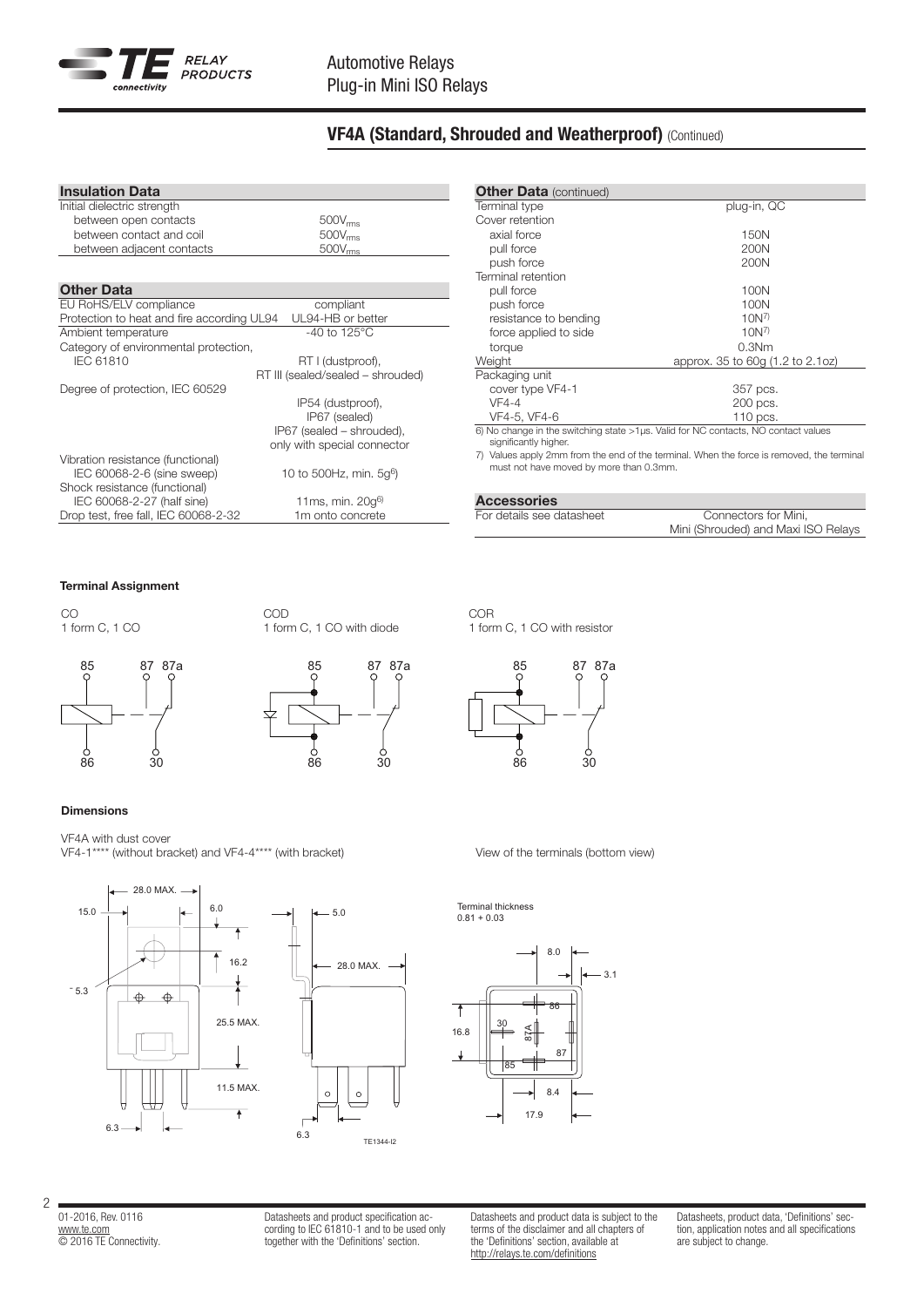

# VF4A (Standard, Shrouded and Weatherproof) (Continued)

11.5

### Dimensions

VF4A with shrouded dust cover VF4-2\*\*\*\* (without bracket) and VF4-5\*\*\*\* (with bracket)





TE1347-82 TE1347-82

View of the terminals (bottom view)



VF4-3\*\*\*\* (without bracket) and VF4-6\*\*\*\* (with bracket)  $16.6 \pm 0.15$ VF4A with weatherproof cover 30



View of the terminals (bottom view)



Datasheets and product specification according to IEC 61810-1 and to be used only together with the 'Definitions' section.

Datasheets and product data is subject to the terms of the disclaimer and all chapters of the 'Definitions' section, available at http://relays.te.com/definitions

Datasheets, product data, 'Definitions' section, application notes and all specifications are subject to change.

3